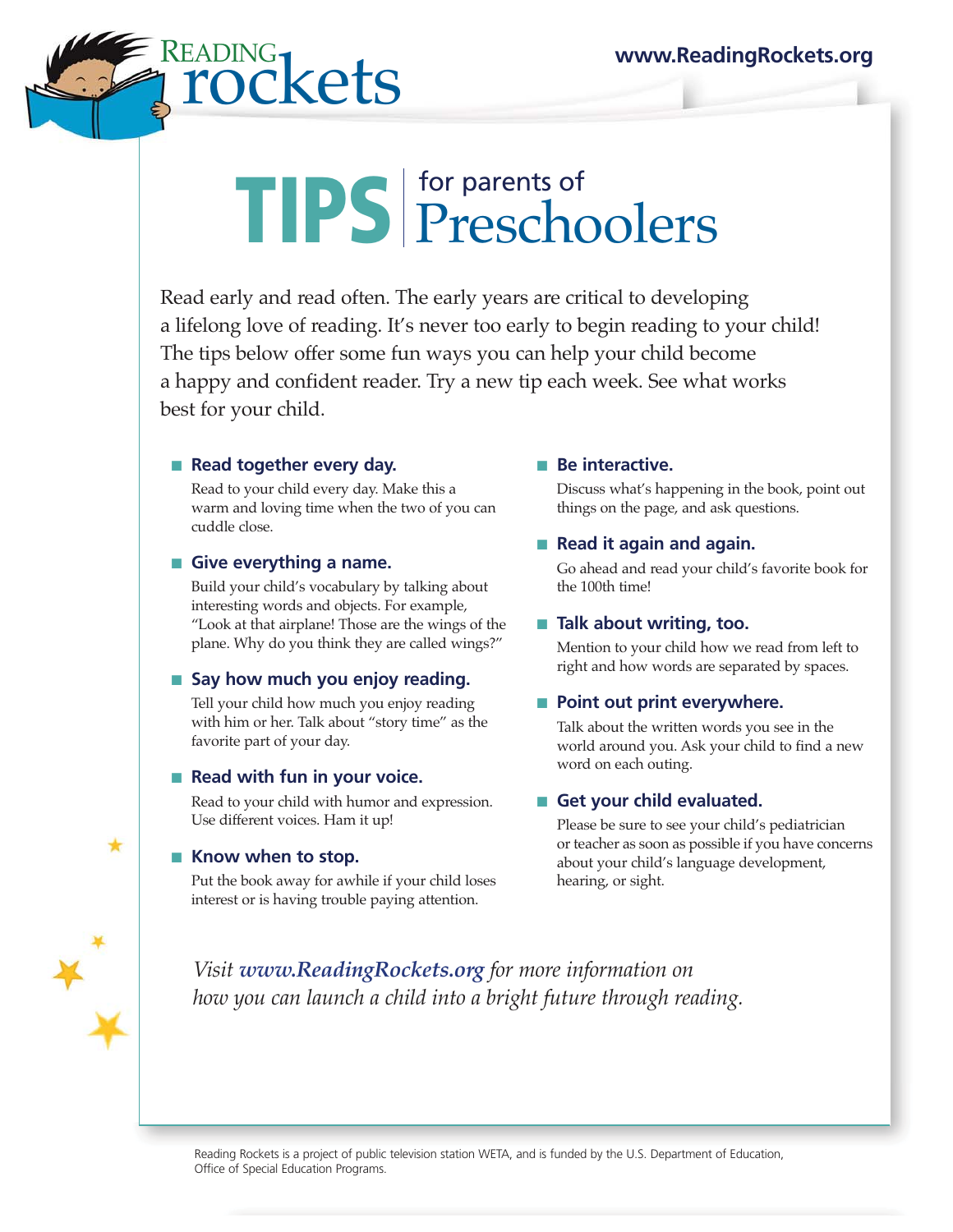# **READING** www.ReadingRockets.org<br> **PCKets**

# TIPS for parents of Kindergartners

Play with letters, words, and sounds! Having fun with language helps your child learn to crack the code of reading. The tips below offer some fun ways you can help your child become a happy and confident reader. Try a new tip each week. See what works best for your child.

#### ■ **Talk to your child.**

Ask your child to talk about his day at school. Encourage him to explain something they did, or a game he played during recess.

#### ■ Say silly tongue twisters.

Sing songs, read rhyming books, and say silly tongue twisters. These help kids become sensitive to the sounds in words.

## ■ **Read it and experience it.**

Connect what your child reads with what happens in life. If reading a book about animals, relate it to your last trip to the zoo.

#### ■ Use your child's name.

Point out the link between letters and sounds. Say, "John, the word *jump* begins with the same sound as your name. *John, jump.* And they both begin with the same letter, J."

#### ■ **Play with puppets.**

Play language games with puppets. Have the puppet say, "My name is *Mark.* I like words that rhyme with my name. Does *park* rhyme with *Mark*? Does *ball* rhyme with *Mark*?"

#### ■ **Trace and say letters.**

Have your child use a finger to trace a letter while saying the letter's sound. Do this on paper, in sand, or on a plate of sugar.

#### ■ Write it down.

Have paper and pencils available for your child to use for writing. Working together, write a sentence or two about something special. Encourage your child to use the letters and sounds he or she is learning about in school.

## ■ **Play sound games.**

Practice blending sounds into words. Ask "Can you guess what this word is? *m - o - p*." Hold each sound longer than normal.

## ■ **Read it again and again.**

Go ahead and read your child's favorite book for the 100th time! As you read, pause and ask your child about what is going on in the book.

## ■ Talk about letters and sounds.

Help your child learn the names of the letters and the sounds the letters make. Turn it into a game! "I'm thinking of a letter and it makes the sound mmmmmm."

*Visit www.ReadingRockets.org for more information on how you can launch a child into a bright future through reading.*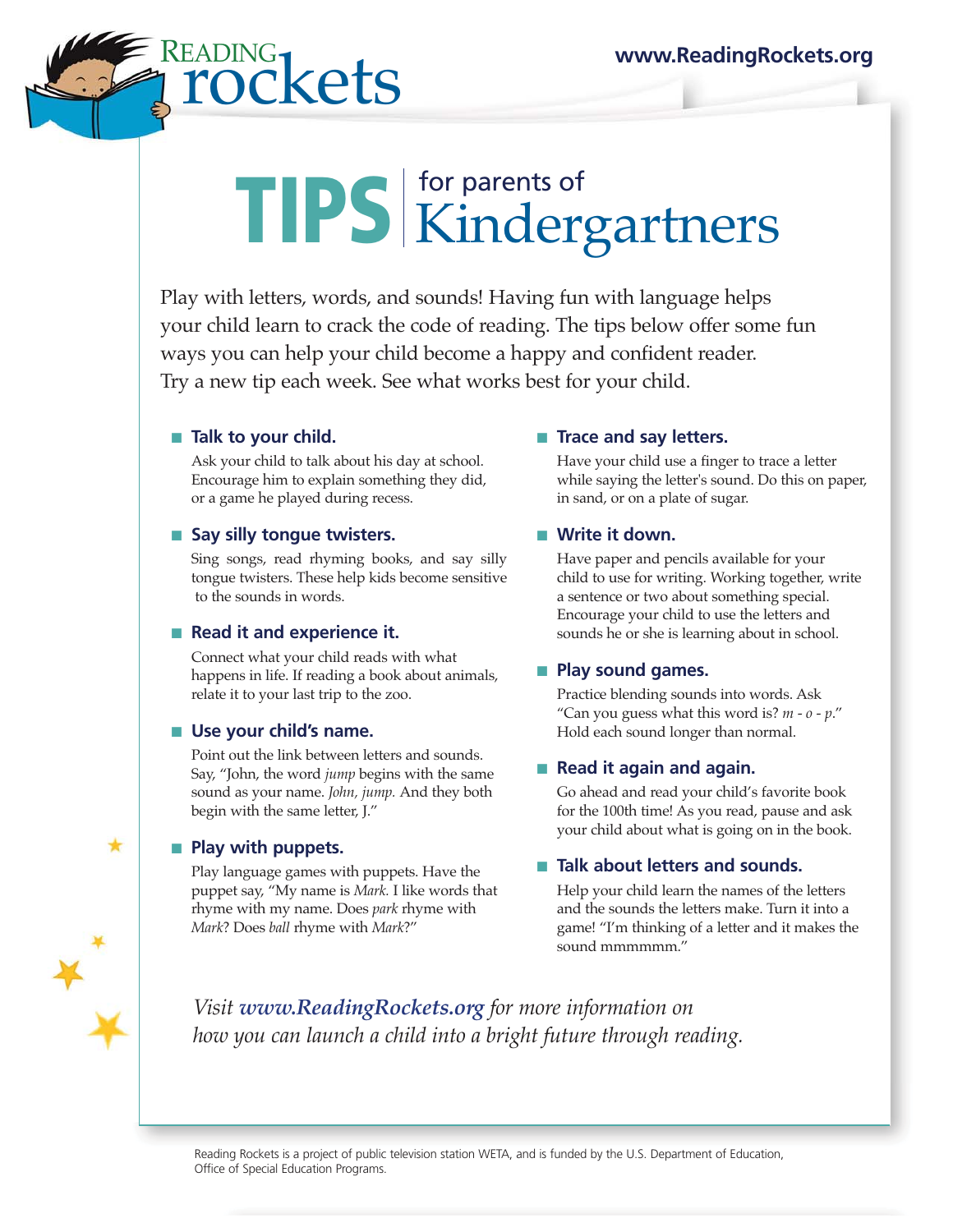# $\mathsf{DING}\{\mathsf{K}\mathsf{Pf}\mathsf{S}\}$  www.ReadingRockets.org

# TIPS for parents of First Graders

Give your child lots of opportunities to read aloud. Inspire your young reader to practice every day! The tips below offer some fun ways you can help your child become a happy and confident reader. Try a new tip each week. See what works best for your child.

# ■ **Don't leave home without it.**

Bring along a book or magazine any time your child has to wait, such as at a doctor's office. Always try to fit in reading!

#### ■ Once is not enough.

Encourage your child to re-read favorite books and poems. Re-reading helps kids read more quickly and accurately.

## ■ **Dig deeper into the story.**

Ask your child questions about the story you've just read. Say something like, "Why do you think Clifford did that?"

## ■ **Take control of the television.**

It's difficult for reading to compete with TV and video games. Encourage reading as a free-time activity.

#### ■ **Be patient.**

When your child is trying to sound out an unfamiliar word, give him or her time to do so. Remind your child to look closely at the first letter or letters of the word.

## ■ Pick books that are at the right level.

Help your child pick books that are not too difficult. The aim is to give your child lots of successful reading experiences.

## ■ **Play word games.**

Have your child sound out the word as you change it from *mat* to *fat* to *sat;* from *sat* to *sag* to *sap;* and from *sap* to *sip.*

## ■ **I** read to you, you read to me.

Take turns reading aloud at bedtime. Kids enjoy this special time with their parents.

#### ■ Gently correct your young reader.

When your child makes a mistake, gently point out the letters he or she overlooked or read incorrectly. Many beginning readers will guess wildly at a word based on its first letter.

## ■ **Talk, talk, talk!**

Talk with your child every day about school and things going on around the house. Sprinkle some interesting words into the conversation, and build on words you've talked about in the past.

## ■ Write, write, write!

Ask your child to help you write out the grocery list, a thank you note to Grandma, or to keep a journal of special things that happen at home. When writing, encourage your child to use the letter and sound patterns he or she is learning at school.

*Visit www.ReadingRockets.org for more information on how you can launch a child into a bright future through reading.*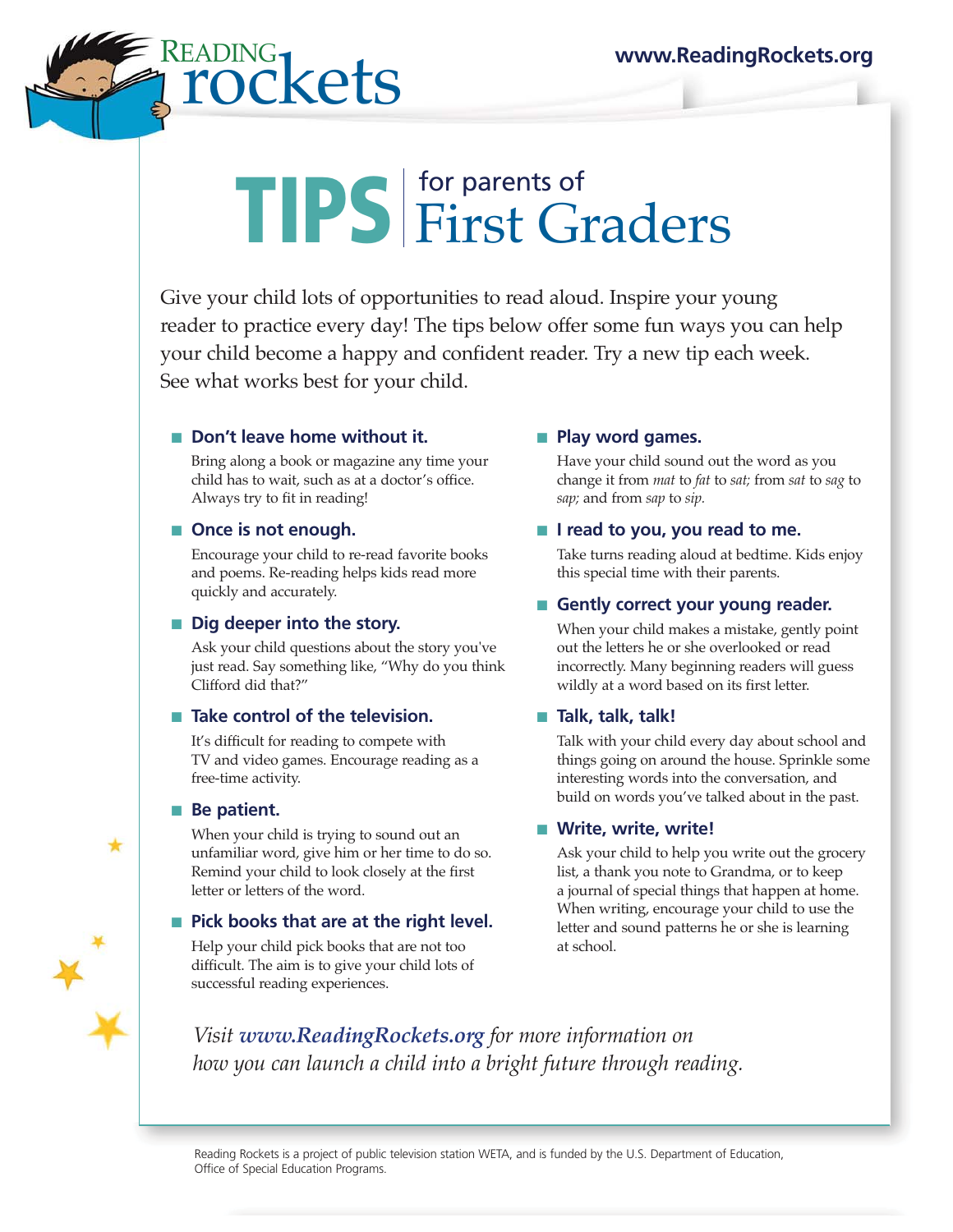# **Refs** www.ReadingRockets.org

# TIPS for parents of Second Graders

Find ways to read, write, and tell stories together with your child. Always applaud your young reader and beginning story writer! The tips below offer some fun ways you can help your child become a happy and confident reader. Try a new tip each week. See what works best for your child.

# ■ **Tell family tales.**

Children love to hear stories about their family. Talk about a funny thing that happened when you were young.

## ■ **Create a writing toolbox.**

Fill a box with drawing and writing materials. Find opportunities for your child to write, such as the shopping list, thank you notes, or birthday cards.

## ■ **Be your child's #1 fan.**

Ask your child to read aloud what he or she has written for school. Be an enthusiastic listener.

## ■ One more time with feeling.

When your child has sounded out an unfamiliar word, have him or her re-read that sentence. Often kids are so busy figuring out a word they lose the meaning of what they've just read.

## ■ **Invite an author to class.**

Ask an author to talk to your child's class about the writing process. Young children often think they aren't smart enough if they can't sit down and write a perfect story on the first try.

# ■ **Create a book together.**

Fold pieces of paper in half and staple them to make a book. Ask your child to write sentences on each page and add his or her own illustrations.

# ■ **Do storytelling on the go.**

Take turns adding to a story the two of you make up while riding in a car or bus. Try making the story funny or spooky.

#### ■ **Point out the relationship between words.**

Explain how related words have similar spellings and meanings. Show how a word like *knowl*edge, for example, relates to a word like *know.*

# ■ Use a writing checklist.

Have your child create a writing checklist with reminders such as, "Do all of my sentences start with a capital? Yes/No."

# ■ **Quick, quick.**

Use new words your child has learned in lively flash card or computer drills. Sometimes these help kids automatically recognize and read words, especially those that are used frequently.

*Visit www.ReadingRockets.org for more information on how you can launch a child into a bright future through reading.*